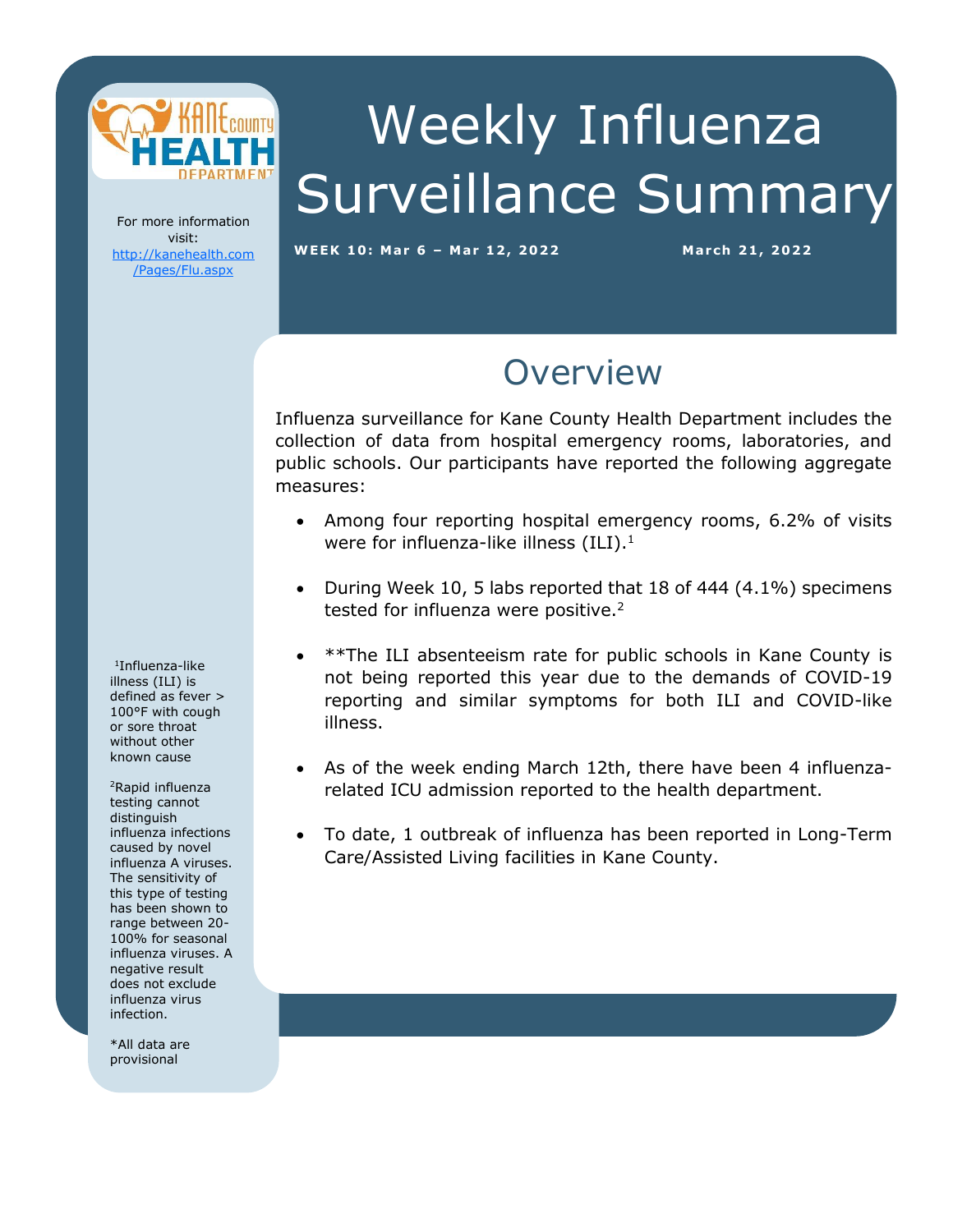## Emergency Room Visits

During Week 10, 6.2% of reported hospital emergency room visits were for influenza-like illness  $(III).<sup>1</sup>$ 

Each week, data for the 2021-22 season will be presented with data from the previous flu seasons to show the trend of ER visits for ILI over time.

Visits for influenza-like illness to reporting emergency rooms during Week 8 had the following age distribution:

- 0-4 years: 38.3% of all ILI visits
- 5-24 years: 27.7% of all ILI visits
- 25-64 years: 25.0% of all ILI visits
- 65+ years: 9.0% of all ILI visits

Throughout the season, KCHD will provide updated information on the total number of people visiting the emergency room for ILI, and what age groups make up those visits.

1 Influenza-like illness (ILI) is defined as fever > 100°F with cough or sore throat without other known cause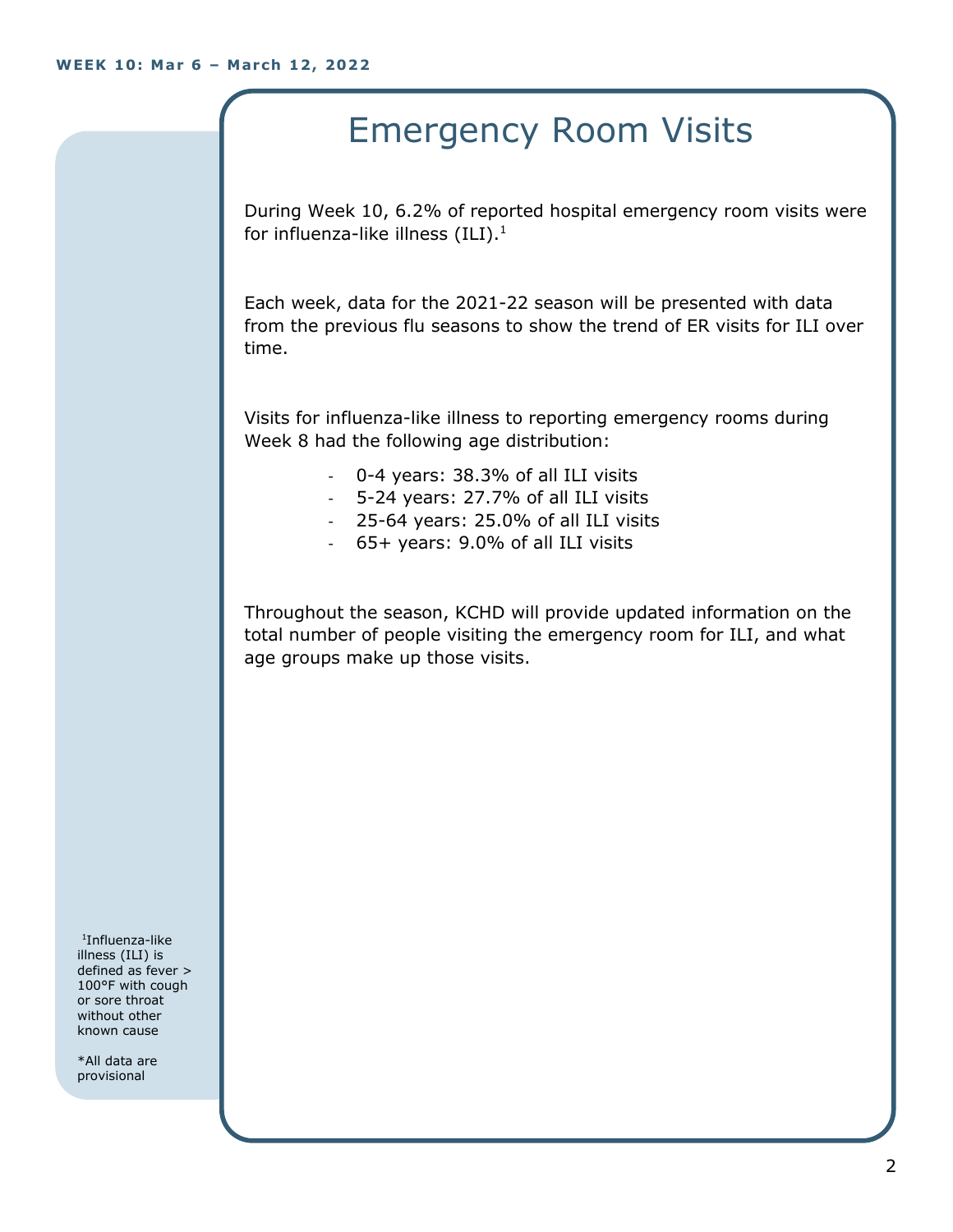

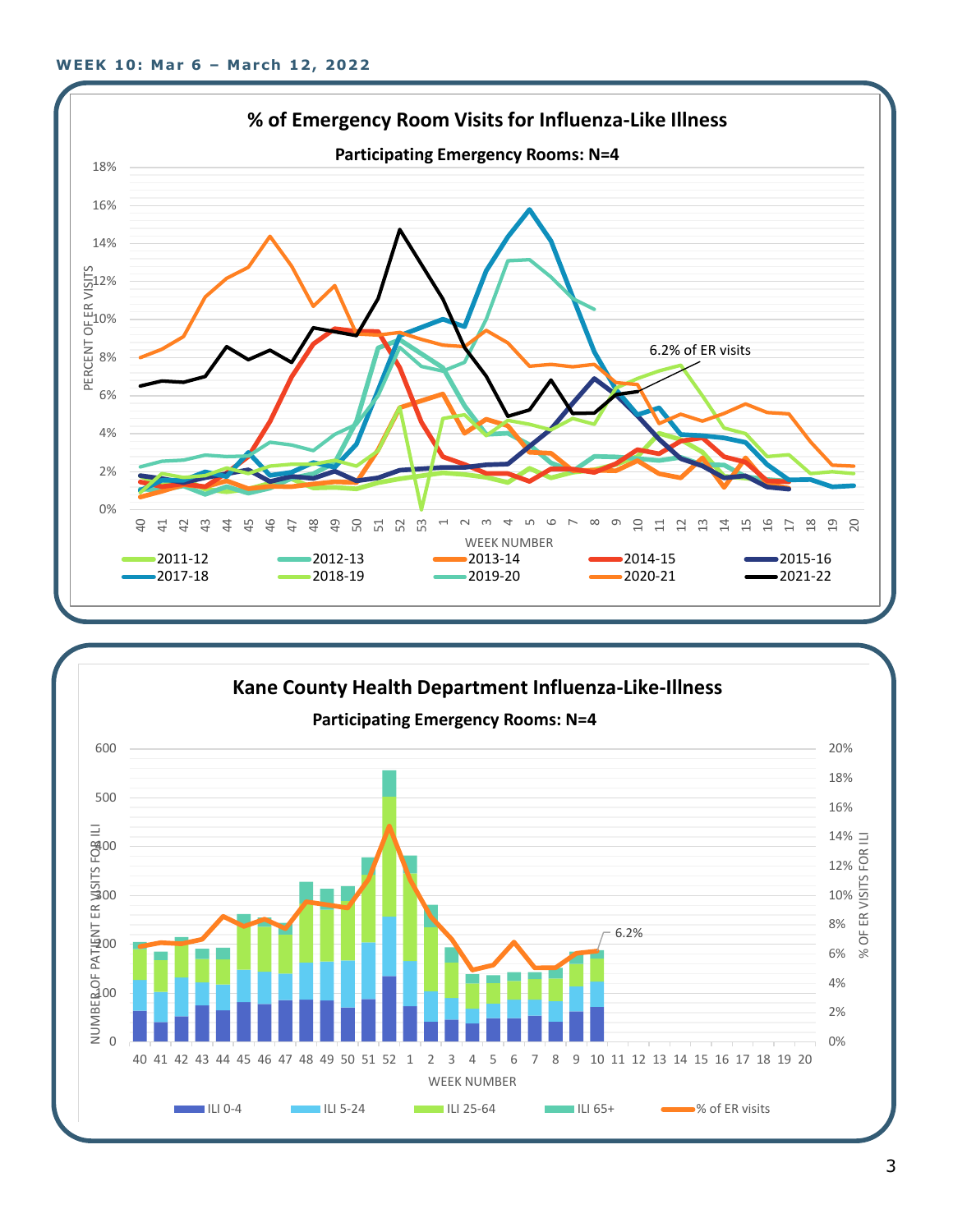### Laboratory Tests

| <b>Kane County Labs (5)</b>       | Week: 9       |                | <b>Season Total</b> |                |
|-----------------------------------|---------------|----------------|---------------------|----------------|
|                                   | <b>Number</b> | <b>Percent</b> | <b>Number</b>       | <b>Percent</b> |
| <b>Specimens Tested</b>           | 444           |                | 10,881              |                |
| <b>Specimens Positive</b>         | 18            | 4.1%           | 205                 | 1.8%           |
| <b>Positive Specimens by Type</b> |               |                |                     |                |
| Influenza A                       | 15            | 83.3%          | 193                 | 94.1%          |
| Influenza B                       | 3             | 16.7%          | 12                  | 5.9%           |
| Influenza AB                      | 0             | 0.0%           | O                   | 0.0%           |
| Unknown                           | 0             | $0.0\%$        | n                   | 0.0%           |



Rapid influenza testing cannot distinguish influenza infections caused by novel influenza A viruses. The sensitivity of this type of testing has been shown to range between 20- 100% for seasonal influenza viruses. A negative result does not exclude influenza virus infection.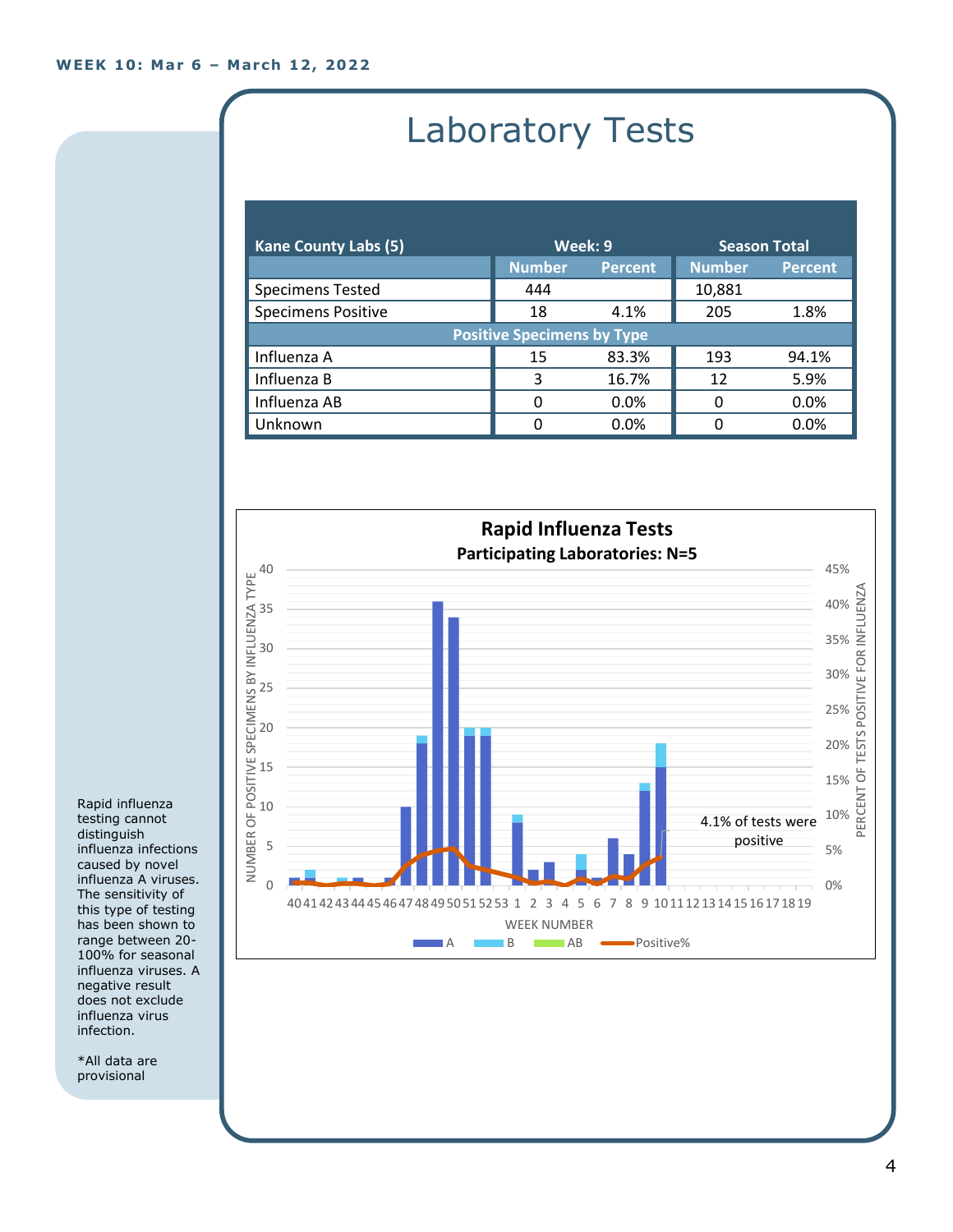#### Student Absenteeism

The ILI absenteeism rate for public schools in Kane County is not being reported this year due to the demands of COVID-19 reporting and similar symptoms for both ILI and COVID-like illness.

Influenza-like illness (ILI) is defined as fever > 100°F with cough or sore throat without other known cause.